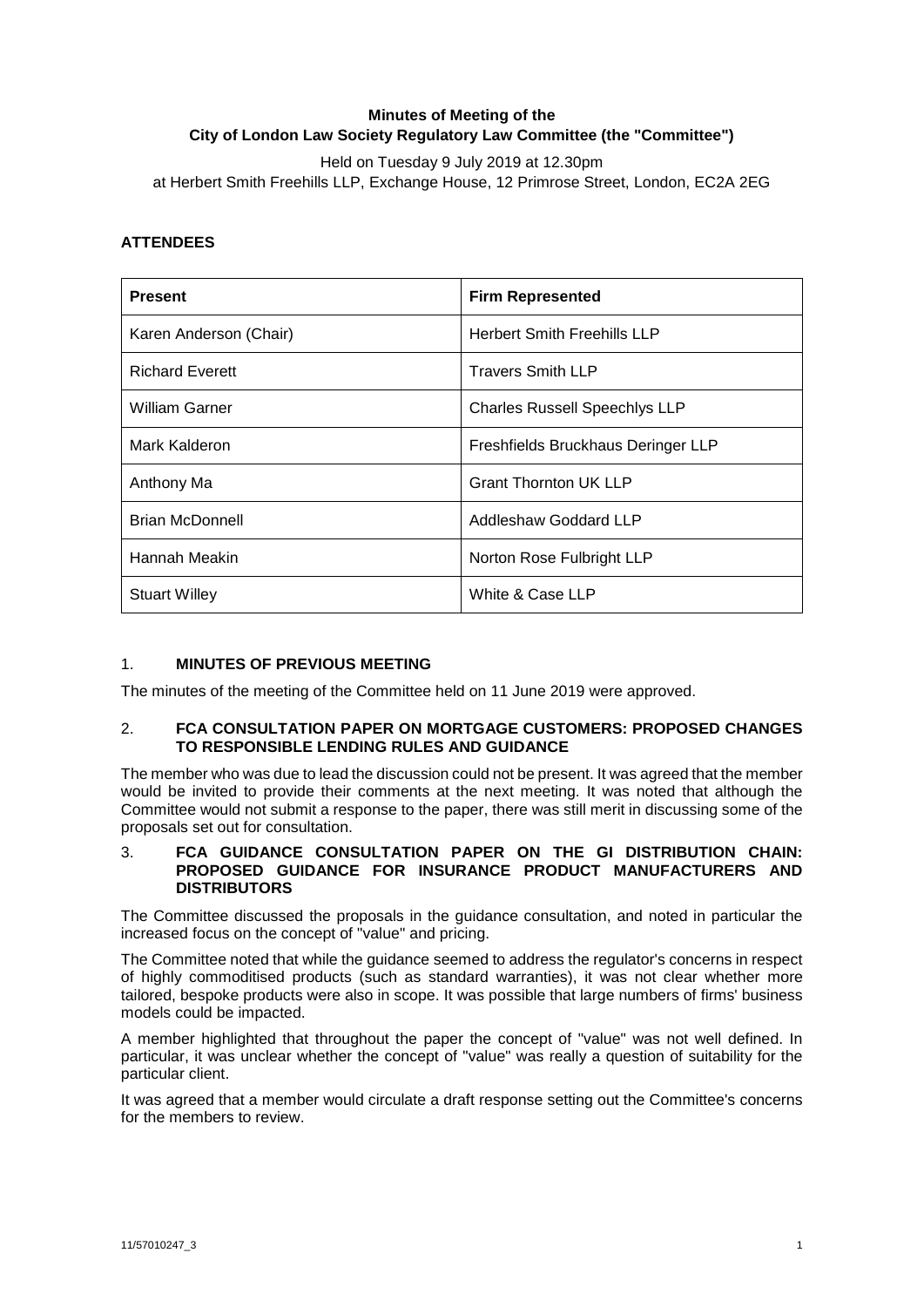#### 4. **PRA CONSULTATION PAPER ON ENFORCEMENT – CHANGES TO THE PRA'S SETTLEMENT POLICY**

The Committee discussed the proposals in the paper. The main points discussed were that the paper did not address how the PRA and FCA proposed to operate in tandem where parallel proceedings were on-going, nor how the proposals operated where the PRA was pursuing action against both a firm and an individual.

It was noted that while both these scenarios could give rise to a range of challenges for the subjects of such investigations, these were not new issues raised by this consultation .

It was agreed that the Committee would not submit a response.

## 5. **FCA CONSULTATION PAPER ON ASSESSING ADEQUATE FINANCIAL RESOURCES**

The Committee discussed the proposals in the paper.

A member gave a brief overview of the paper, noting that it was a statement of principles rather than a proposal of granular rules.

One key concern discussed by the members was the uncertainty around the scope of the paper. If it was the case that the guidance proposed was intended to apply to all regulated entities, there were certain requirements which represented a significant step up in compliance burden for smaller firms.

The members noted that there was no clear link in the paper to the relevant underlying applicable prudential rules. It was also unclear whether some of the requirements in relation to adequate financial resources were in addition to the base capital requirements firms are already subject to.

The members also considered that in the absence of closer supervision by the regulators, in particular for smaller firms which had historically been subject to a lighter touch regime, it was not clear how firms would successfully implement all the requirements. The Committee was of the view that if it was the FCA's intention to change the rules, such significant changes should not be included in a framework document of this nature.

It was agreed that a member would prepare an initial draft response setting out the various concerns of the Committee for comment and discussion at the next meeting.

## 6. **FCA HIGH-COST CREDIT REVIEW: OVERDRAFTS POLICY STATEMENT**

The Committee briefly discussed the policy statement. It was noted while the paper raised some interesting points, these were issues of policy rather than legal uncertainty.

It was decided that the Committee would not submit any comments on the policy statement.

## 7. **OTHER CONSULTATIONS TO WHICH THE COMMITTEE MAY WISH TO RESPOND**

The Committee discussed other papers currently open for consultation. It was decided that all members would review the **FCA consultation paper on prohibiting the sale to retail clients of investment products that reference cryptoassets** to consider whether the Committee should submit a response.

It was also decided that the Chair would contact the Chair of the Insurance CLLS sub-committee in respect of the **EIOPA consultation on the proposal for Guidelines on outsourcing to cloud service providers** to determine whether this paper was being considered by that committee.

# 8. **AOB**

#### **Law Commission Call for Evidence on intermediated securities**  $8.1$

Members were requested to contact the Chair if they were interested in taking part in an informal discussion with the Law Commission on a possible study on intermediated securities.

#### **Nominations for the CLLS Lifetime Achievement Award** 8.2

The Chair noted that the members were invited to submit nominations for the CLLS Lifetime Achievement Award. Nominations could be made individually, or collectively by the Committee. The deadline for submitting nominations is Friday 13 September.